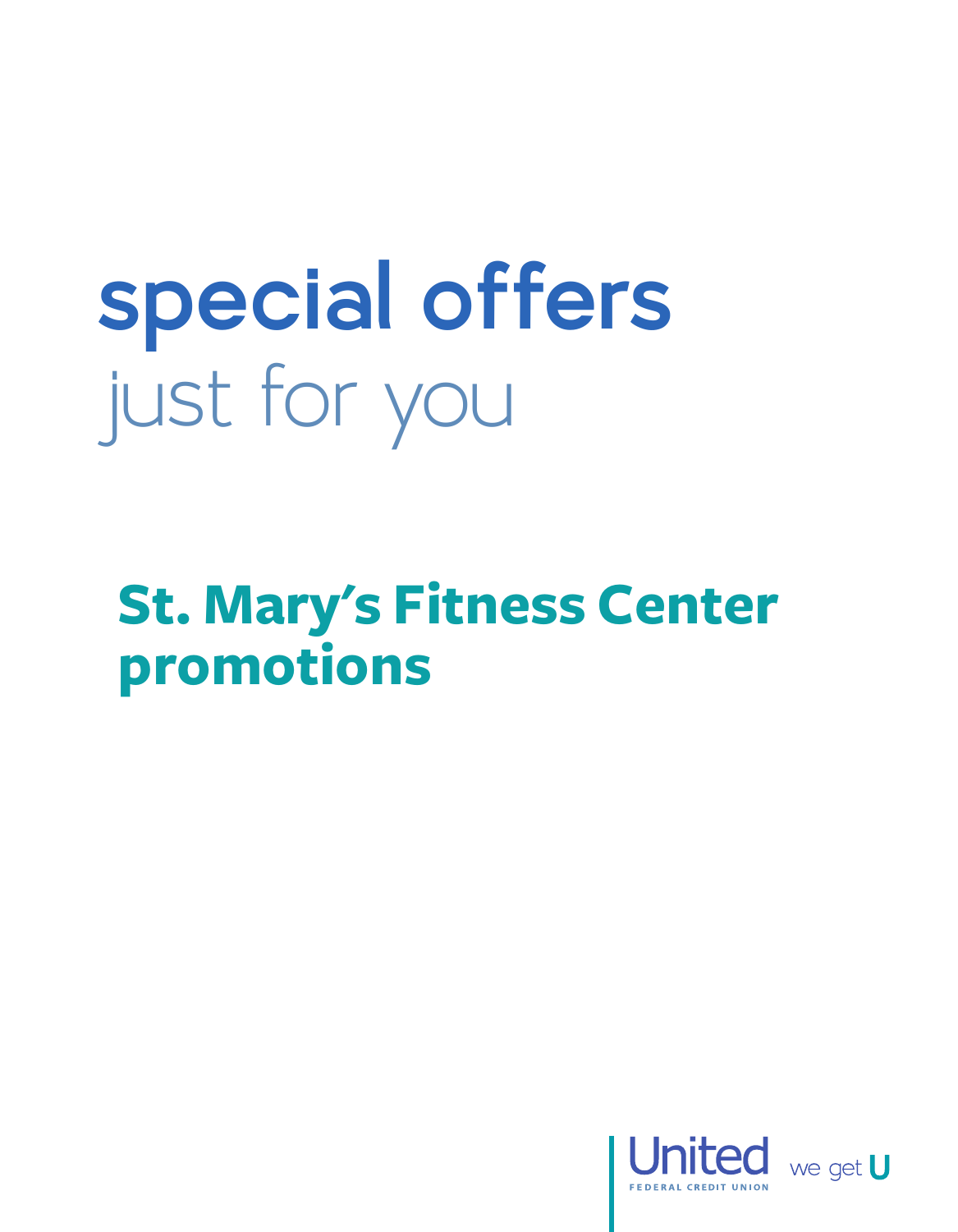## **we're different** we get U

### **what do we mean**

We're one of the largest credit unions in the U.S., but we are locally driven. That means we understand our Members. We know it's not just about great rates on a loan or low fees. We have those things, but it's about being here when you need us and constantly improving for you. Come see the difference for yourself.

### **we're here for you**

While banks make money for stockholders, we return revenue to Members in the form of better rates and lower fees.

### **we know you**

You're our neighbor, our friend and we're passionate about making the home we share a better place to be.

### **we're connected**

We're part of a CO-OP Network which means you can use shared ATMs and shared branches across the country.

### **we're safe and secure**

Because we are regionally diverse, with locations in six states, United is strong. And you can rest easy knowing your money is federally insured to at least \$250,000.

### **we have you covered**

We're here to support you through life's moments. Buying a new home, retiring, having a child, or going to college? You'll have questions and we can help. And for the smaller, day-to-day moments, you'll have the convenient, personal tools you need right when and where you want them.

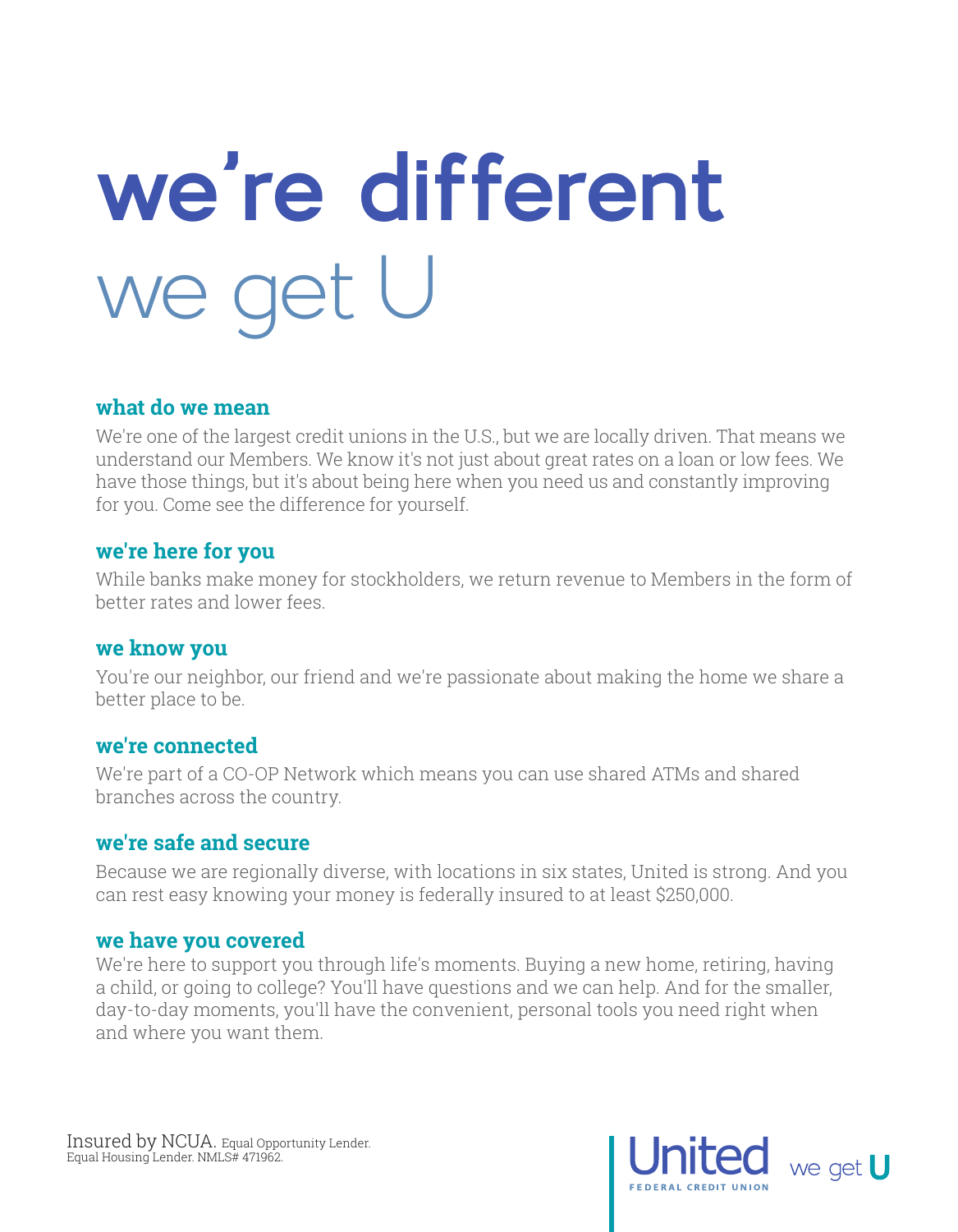## **u**borrow

Whether you're buying a new home, looking to put your current home's equity to work or shopping for a new car, we've got what you need.



save more with our auto loans

Need a new ride? We can help! Love what you drive but not the payments? We can help there too. Make us your first stop before buying or refinancing a car.

You'll save money with our low rates and pay no processing fees.

## **90 days no pay1**  $8$  up to \$100 cash back<sup>2</sup>



Finding the right mortgage is as important as finding the right home. We'll help you explore the options to make it happen.

Apply for a mortgage loan today and save with United.

## **receive \$350 off** your closing costs<sup>3</sup>





come visit any of our **10** Nevada locations near you.

Insured by NCUA. Equal Opportunity Lender. Equal Housing Lender. NMLS# 471962. Loan and payment terms are subject to credit approval. [1] Available to qualified borrowers for new auto installment loans closed 01/01/21-12/31/21; existing United loan refinances are ineligible. First payment due 90 days after loan closing. Finance charges accrue during the payment deferral period, beginning on the closing date. [2] Cash back provided in the form of a Visa Gift Card. A \$100 Visa Gift Card is available for loans with amounts financed of \$15,000 and above, a \$50 Visa Gift Card is available for loans with amounts financed of \$10,000- \$14,999, no Gift Card is available for loans with amounts financed below \$10,000. Card will be mailed within 30 days of loan closing. [3] Discount issued at closing and may not exceed out of pocket cash requirements at closing. This offer may not be combined with any other offers, discounts, or promotions. Offer expires 12/31/21. Must apply by expiration date. Discount not valid on home equity loans or lines of credit.

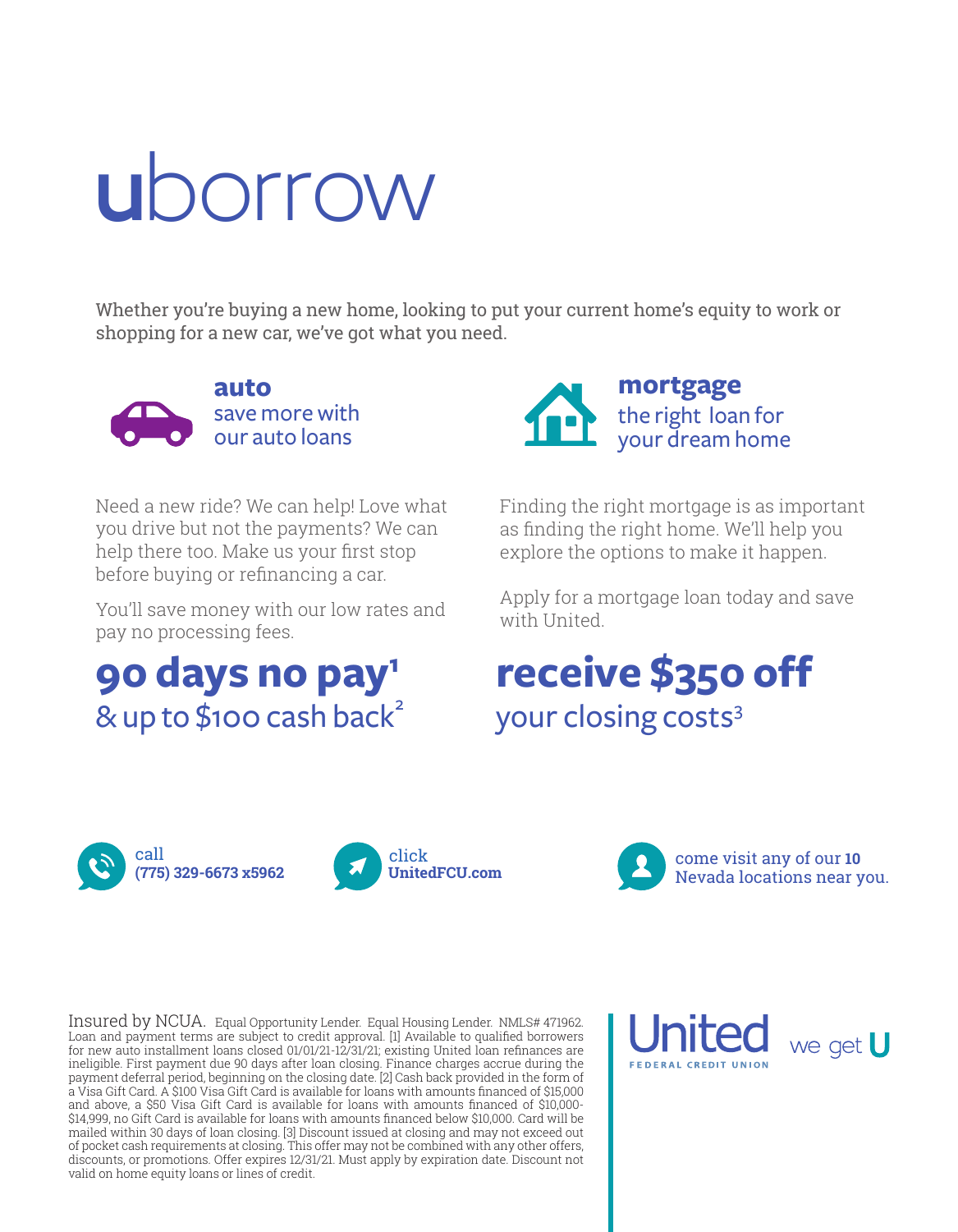## **u**bank

Everybody's got different goals. That's why no matter what you're looking for, we've got you covered with lots of options.



When you sign up for direct deposit with United, not only will your money go right to your account every payday, we'll make  $a$  deposit too.<sup>1</sup>

## **get \$1001** when you open a new checking account and sign up for direct deposit



### **U First**

The U First Visa® Credit Card features a low rate and no annual or balance transfer fees.2

### **U Rewards**

Rack up the points with U Rewards! Earn 3x points on grocery, 2x points on gas and 1 point for each \$1 spent on all other purchases.3





come visit any of our **10** Nevada locations near you.

Insured by NCUA. Equal Opportunity Lender. [1] Offer limited to new checking accounts only; one per Member. Requires a minimum account opening deposit of \$50.00 and signing up for direct deposit into the account to earn the **one-time** bonus. Bonus deposited into new account within one business day of first direct deposit into the account. [2] Rates offered are determined by applicant's creditworthiness. [3] Certain restrictions, limitations and exclusions apply. Please refer to the CardPerks™ Terms and Conditions at UnitedFCU.com/CardPerks for further details.

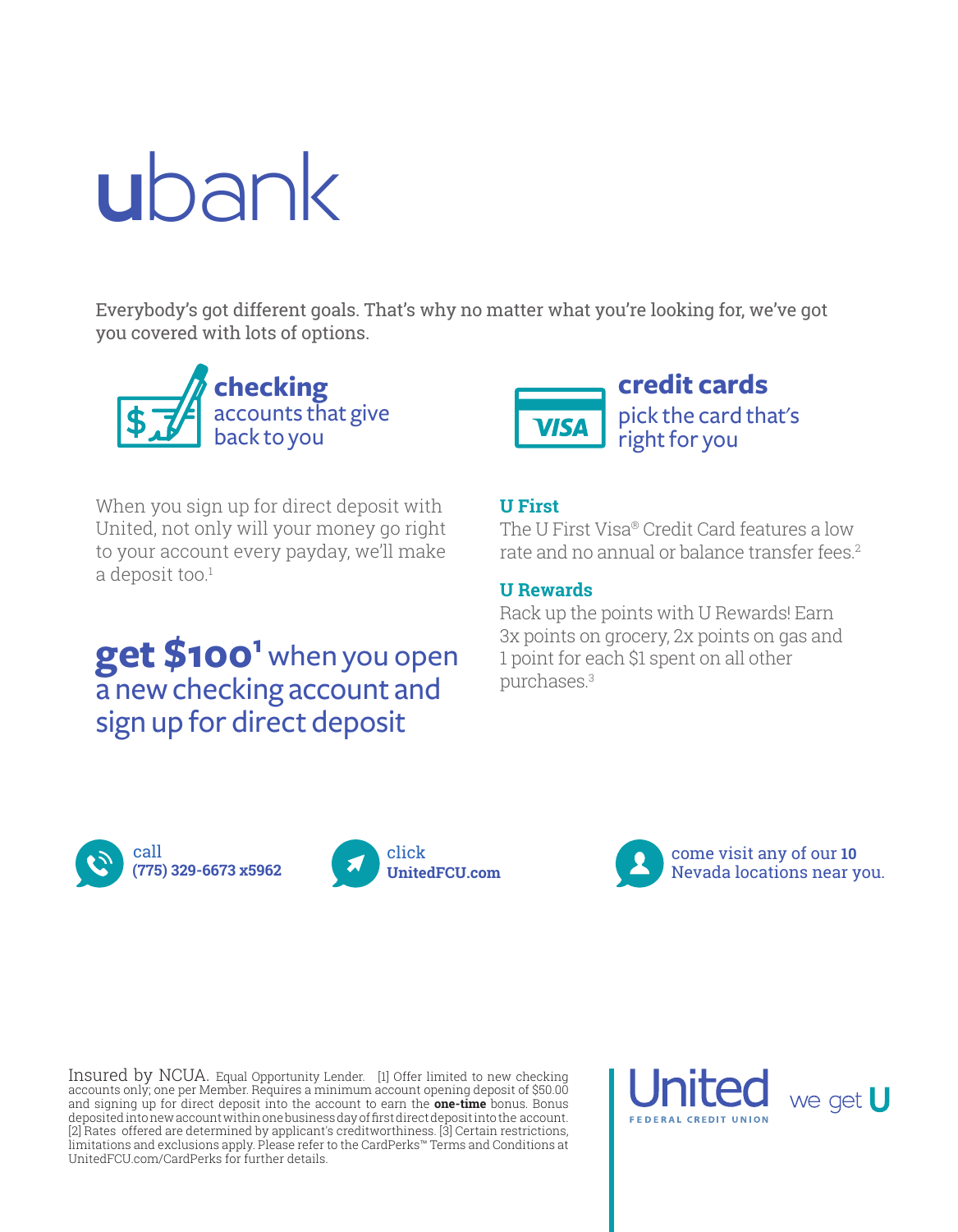## **u**perks

Save even more with benefits just for Members. It's our way of saying thank you for being part of United.



**member assistance program** free financial counseling

Our counselors are here for you, no matter what life throws at you. They'll help you understand your credit score, set up a budget and more.



**refer a friend** receive your \$50 Visa reward card<sup>1</sup>

Spread the love and get a little extra! Tell your friends and family about us and get \$50 when they open and use a new United checking account.



### **save up to \$15 on turbotax<sup>2</sup>**

Get your taxes done right and save with TurboTax Federal products.



LifeLock and United.

**30% member** 

**Mille Lock** 

**Relentlessly Protecting Your Identity** 

**first year discount** Help prevent identity theft with





come visit any of our **10** Nevada locations near you.

Insured by NCUA. [1] Must be eligible for membership. Membership eligibility to be determined at time of account opening. Membership share account required; \$5 minimum opening balance. Rewards or Ultra Checking account required to earn Reward Card; \$50 minimum deposit required to open. One recurring payroll or government direct deposit of \$250 or more and 10 cleared signature (swipe and sign, Non-PIN) debit card transactions required to earn Reward Card. Cannot be combined with any other offer. Offer valid only for first checking account opened with United; current checking account holders are not eligible to earn Reward Cards as a Referee by opening or using a new checking account. Qualifying activities must post to your account by 6:00 PM on or before the 60th day from checking account opening. Must be 18 years or older. Account must be open and in good standing at the time of qualification to receive the Reward Card. Current United Members may earn Reward Cards as a referrer by registering their information and referring friends or family. Reward Cards mailed within 4 to 6 weeks of qualification. Members limited to \$500 in Total Reward Cards for this program per calendar year. Employees of United Federal Credit Union, volunteer officials, and their immediate families and household members are not eligible to receive Reward Cards. [2] See TurboTax product guarantees: http://turbotax.intuit.com/lp/yoy/guarantees.jsp © 1997-2021 Intuit Inc. All rights reserved. Intuit, TurboTax and TurboTax Online, among others, are registered trademarks and/or service marks of Intuit Inc. in the United States and other countries. Other parties' trademarks or service marks are the property of their respective owners.